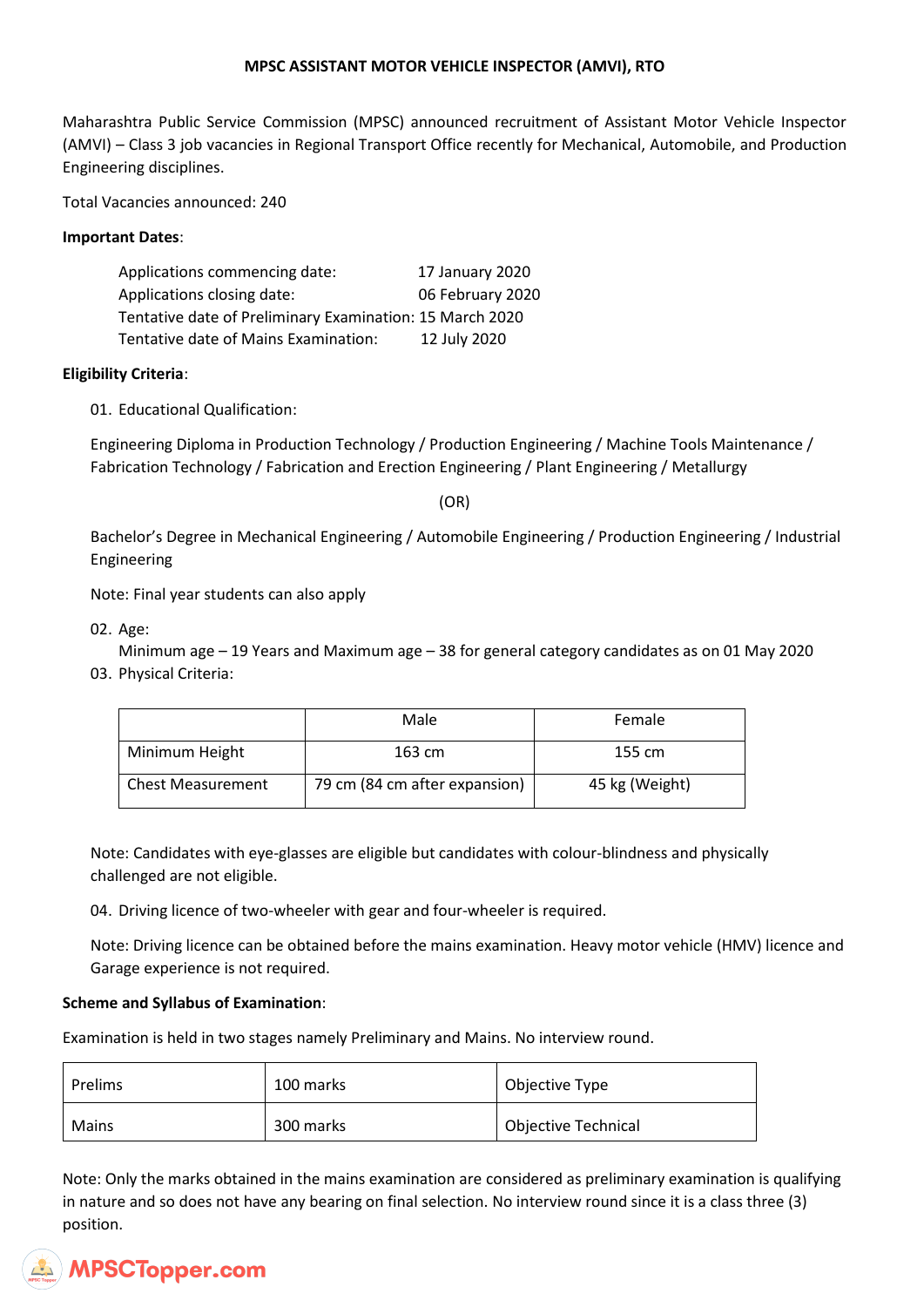**Prelims**:

| Subject                                                   | No. of<br>Questions | Marks | Medium            | Exam<br>Duration | Exam Type |
|-----------------------------------------------------------|---------------------|-------|-------------------|------------------|-----------|
| <b>General Studies</b>                                    | 50                  | 50    |                   | 60 minutes       | Objective |
| <b>Mental Ability</b>                                     | 30                  | 30    | Marathi & English |                  |           |
| Trends in Automobile and<br><b>Mechanical Engineering</b> | 20                  | 20    |                   |                  |           |

Note: Negative marking is applicable and every wrong answer attracts deduction of 1/4<sup>th</sup> or 0.25 marks

### **Syllabus (Prelims)**

- 1. General Studies include Geography, History, Polity, General Science, Social and Industrial Reforms, and Current Affairs (with special emphasis on Maharashtra). All topics of General Studies carry more or less equal weightage
- 2. Mental Ability includes Reasoning and aptitude with emphasis on Reasoning part
- 3. Trends in Automobile Engineering has a weightage of 15 marks whereas trends in Mechanical Engineering carry 5 marks

#### **Mains**:

Mains exam paper has three sections namely Section A (Mechanical and Automobile Engineering), Section B (Mechanical Engineering), and Section C (Automobile Engineering). Of the three, Section A carries weightage of 240 marks while Section B and C carry equal weightage of 60 marks each. While Section A is mandatory, Students can opt for either Section B or Section C at the time of filling the application form as per their engineering background.

| Section       | Subject                                  | No. of<br>Questions | Marks | Medium  | Exam<br>Duration | Exam Type |
|---------------|------------------------------------------|---------------------|-------|---------|------------------|-----------|
| Section - A   | Mechanical and<br>Automobile Engineering | 120                 | 240   |         |                  |           |
| $Section - B$ | <b>Mechanical Engineering</b>            | 30                  | 60    | English | 90 minutes       | Objective |
| Section $- C$ | Automobile Engineering                   | 30                  | 60    |         |                  |           |

Note: Negative marking is applicable and every wrong answer attracts deduction of 1/4<sup>th</sup> or 0.25 marks